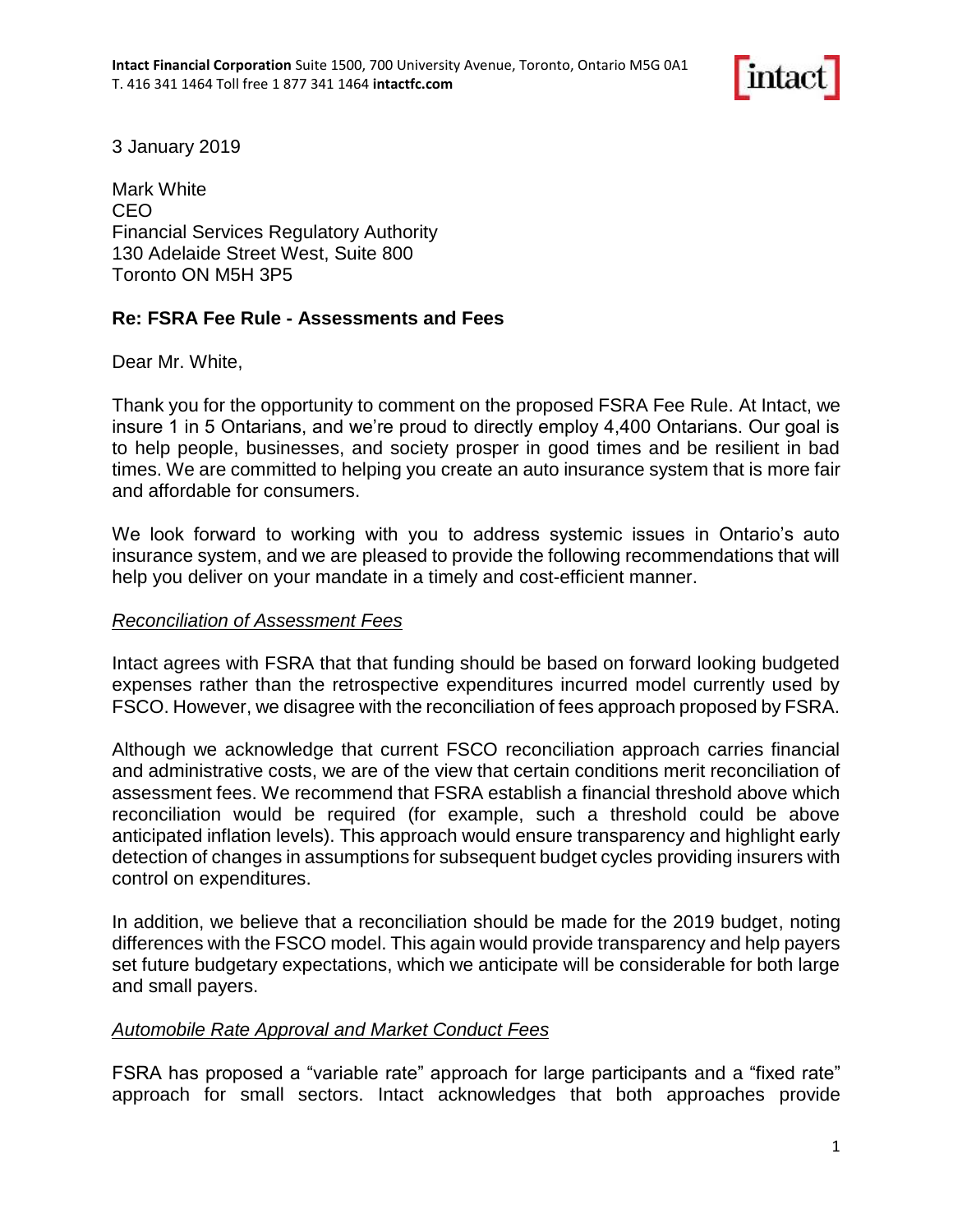

advantages and disadvantages. However, we believe that a fixed rate approach should be considered for activities where the cost is not a function of size. For example, we recommend that automobile rate approval fees be charged on a fixed rate, given that the effort required to review a rate filling is not influenced by the size of the insurer but rather by the number of companies operating in the marketplace. In this instance, a variable rate approach to automobile rate approval fees is perceived to unfairly penalize large payers because it incorrectly assumes that bigger companies generate greater cost expenditures. Therefore, we propose that a fixed rate approach to fees associated with the automobile rate approval process be used.

We are also supportive of the variable rate approach for calculating costs associated with market conduct activities on a direct written premium basis. As part of this approach, we suggest that FSRA incorporate a "step-scale" rate structure for P&C insurance market conduct activities, whereby a decreasing scale would be applied proportional to direct written premium earned (i.e.  $X =$  Rate x Level of DWP (<500m, 500-750m, etc...)).

### *Contingency Reserve*

Intact agrees that as part of its operations, FSRA should maintain a capped contingency reserve to cover expenses which may arise from unforeseeable events.

However, we do not believe that there is a need for such a reserve to be fully funded within the first year of FSRA's operations. Instead, we think it makes sense to fund the reserve over a period of several years, which would allow regulated entities to better manage the costs.

### *Fee Structure Review*

We note that the consultation proposes to review the fee rule structure in the near-medium term. Although three years is cited as an example of a near-medium term, Intact was under the impression that this was a pre-agreed commitment. We would recommend a firmer commitment for a three-year review, which would ensure that it is seen as a priority (even if there is a funding surplus).

# **Review of Rate Regulation**

Lastly, we would like to make a quick comment regarding the importance of reforms to automobile rate regulation. We specifically would like to highlight the benefits of transitioning towards a "use-and-file" process, which allows insurers to adjust pricing quickly within an acceptable range, while also reducing regulatory costs associated with rate filings.

Under the current system, a submitted rate filing usually takes at least three months to be approved by the regulator. Once approved, these rates are then implemented into the system. The resulting delay means that in many cases rates are lagging actual industry experience by approximately six months. Intact would like to see rate regulation transition